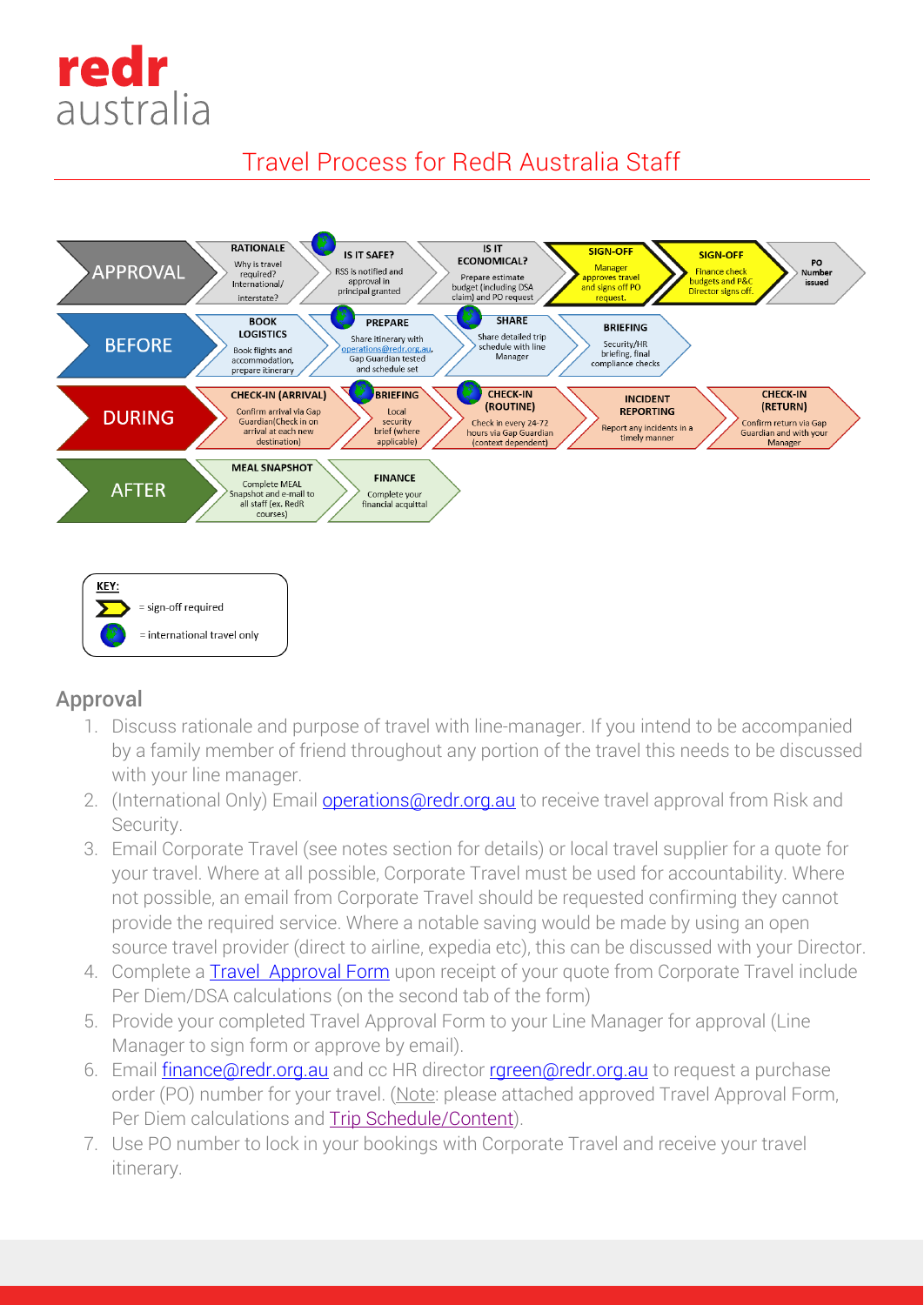

8. Log your Per Diem claim in the Hub with attached travel itinerary. Please do this just a week before your flight as flight changes are common during Covid and will affect the Per Diem.

## Before you fly

- 1. If taking annual leave while on the trip or stay extra for the weekend, please get manager approval and Per Diem, Accoms are needed to be excluded for that period.
- 2. (International Only) Email **operations@redr.org.au** to schedule a security briefing and to set up Gap Guardian schedule.
- 3. (International Only) Email travel itinerary from travel agent to **operations@redr.org.au**. This is to track your location in an emergency.
- 4. (International Only) Book your pre-departure medical (as necessary), advise HR of your booking and request a PO number from Finance to make booking with our usual clinic (TMVC).
- 5. Register yourself for **Smart Traveler updates** for your destination country.

### During your trip

- 1. Check in on arrival via Gap Guardian. If your journey is multi-destination, check in on arrival at each new city. Message your line-manager to let them know you have arrived.
- 2. (International Only) Get a local security briefing if relevant and available.
- 3. (International Only) Check in as prompted by Gap Guardian.
- 4. Report any incidents to line manager, RSS or Duty Officer as required.
- 5. Check in on return via Gap Guardian. Message your line-manager to let them know you have safely returned.

#### After you return

- 1. Complete **MEAL Snapshot** and email to all staff within two weeks of return.
- 2. Log your travel expense claim e.g. Taxi, visa... in the Hub within two weeks of return (with relevant receipts attached on the Hub).

#### Further Notes:

- Please advise Finance and cc HR of any cancellations, early return, or changes to your itinerary/trip schedule which affect the Per Diem, travel costs.
- Finance to audit compliance with ATO regarding Per Diem rate, travel expenses. HR to audit working trip schedule as necessary.
- Airport transfers, visa fees, and taxes for work are reimbursable separately from Per Diem. These expenses can be claimed via the Hub upon return or paid for via work credit card.
- RedR Australia's Corporate Traveller contact: Arna Bergen
	- o [arna.bergen@corporatetraveller.com.au](mailto:arna.bergen@corporatetraveller.com.au)
	- o +61 385 351 530